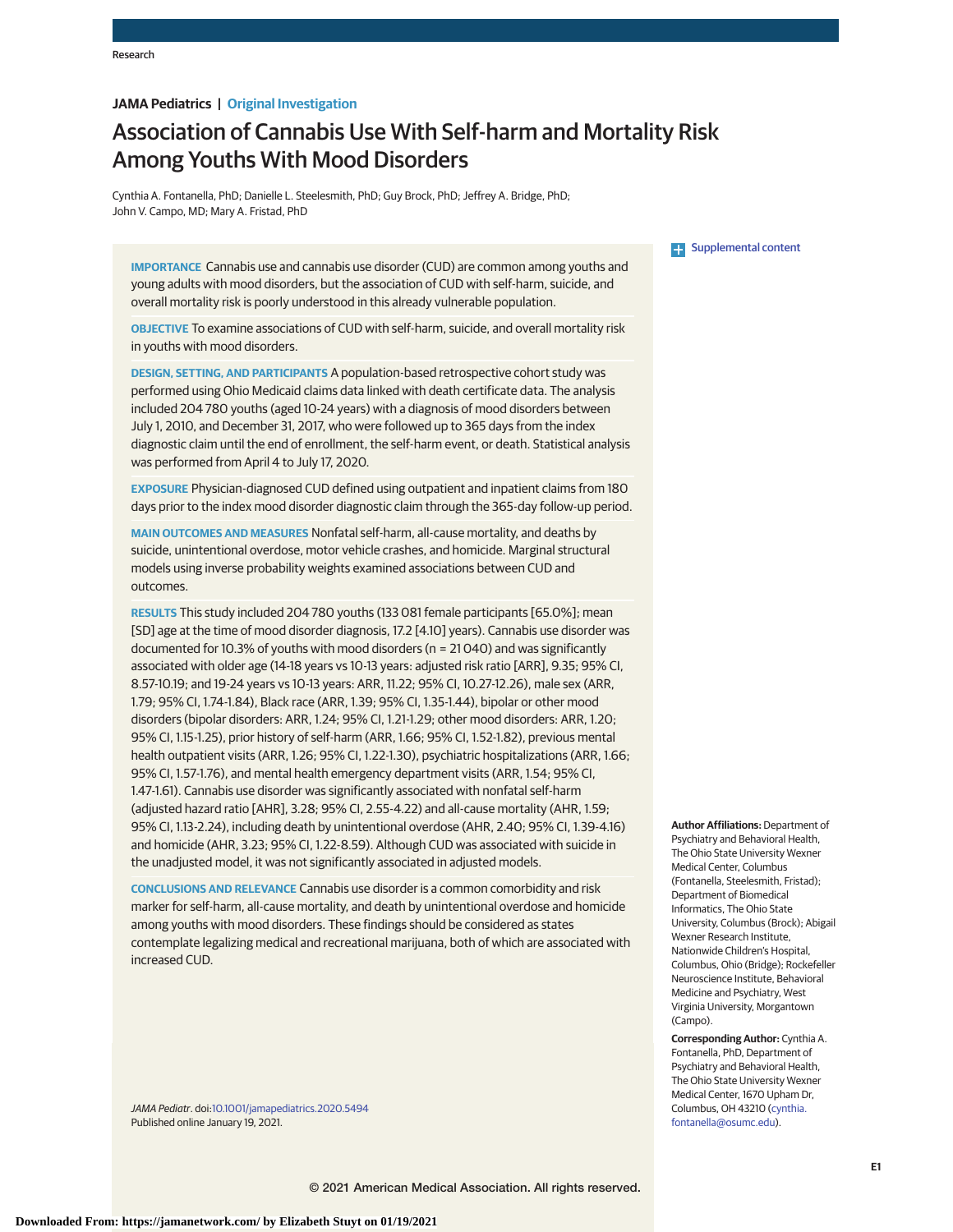ood disorders in youths, including depression and bipolar disorders, are associated with increased risk of disability and mortality, including suicide, and account for nearly 4% of the burden of disease worldwide.<sup>1</sup> Previous studies have identified high rates of co-occurrence for cannabis use and cannabis use disorders (CUDs) in youths and young adults with mood disorders,<sup>2-4</sup> and there is evidence that cannabis use may interfere with recovery from depression.<sup>5</sup> Although recent reviews of the association between cannabis use and all-causemortality in the general population have been inconclusive, <sup>6,7</sup> some evidence supports an elevated risk of motor vehicle traffic deaths and drug overdose–related injury in cannabis users.<sup>6</sup>

Cannabis use has also been associated with a heightened risk of suicidal behavior in adults, as well as a greater likelihood of dying by suicide.<sup>8,9</sup> In a sample of 277 adult samesex twin pairs, cannabis users were 2.9 times more likely to attempt suicide than non-cannabis-dependent co-twins.<sup>10</sup> Another longitudinal study of young adults found a strong association between regular cannabis use and suicide attempts after adjusting for a wide array of confounders (odds ratio [OR], 2.9; 95% CI, 1.3-6.1).<sup>11</sup> A follow-up study of Swedish conscripts reported that those who used cannabis more than 50 times by age 18 years were at increased risk of dying by suicide.12A case-control study comparing individuals who died by suicide with those who died of unintentional injuries linked CUD with heightened suicide risk (OR, 2.85; 95% CI, 1.31-6.24).<sup>13</sup> A large case-control study of 1463 suicides and 7392 natural deaths found an association between any cannabis use and suicide risk after adjusting for depression, alcohol use, and mental health services.<sup>14,15</sup> Another longitudinal study with a 4-year follow-up of 6445 patients with CUD in Denmark found an increased risk of suicide for both male patients (OR, 2.28; 95% CI, 1.54-3.37) and female patients (OR, 4.82; 95% CI, 2.47- 9.39) among those with CUD.<sup>16</sup>

To our knowledge, no studies to date have examined the association of CUD with overall mortality risk and nonfatal selfharm in the vulnerable population of youths with mood disorders. Given the high prevalence of CUD, as well as the elevated risk of suicide in youths with mood disorders,<sup>17</sup> a better understanding of the association between CUD and suicide risk in this population could prove critical to suicide prevention efforts, given that both mood disorders and CUD are potentially remediable risk factors. The aim of this study was to examine the association of CUD with the risk of mortality risk, self-harm, and suicide among youths and young adults with diagnosed mood disorders.We hypothesized that youths with comorbid mood disorders and CUD would be at increased risk for nonfatal self-harm, all-cause mortality, deaths by suicide, unintentional overdose, motor vehicle crashes, and homicide, relative to those with mood disorders but not CUD.

## Methods

#### Study Design and Cohort

A retrospective cohort design was used to examine the association of CUD with nonfatal self-harm and mortality among

**E2 JAMA Pediatrics** Published online January 19, 2021 **(Reprinted)** [jamapediatrics.com](http://www.jamapediatrics.com?utm_campaign=articlePDF%26utm_medium=articlePDFlink%26utm_source=articlePDF%26utm_content=jamapediatrics.2020.5494)

#### **Key Points**

**Question** Is cannabis use disorder associated with heightened risk of self-harm, suicide, and mortality among youths with mood disorders?

**Findings** This population-based cohort study of Medicaid-enrolled youths with mood disorders found that the presence of cannabis use disorder was significantly associated with an increased risk of nonfatal self-harm, all-cause mortality, and death by unintentional overdose and homicide.

**Meaning** Cannabis use disorder is common among adolescents and young adults with mood disorders and is associated with an elevated risk of self-harm, overall mortality, and death by unintentional overdose and homicide in this already vulnerable population.

youths and young adults with a diagnosis of mood disorders. The study population included all those between 10 and 24 years of age who had 2 or more outpatient claims for mood disorders (*International Classification of Diseases, Ninth Revision, Clinical Modification* [*ICD-9-CM*] codes 296.0-296.9, 300.4, 301.13, and 311 or *International Statistical Classification of Diseases and Related Health Problems, Tenth Revision* [*ICD-10*] codes F30-F39) between July 1, 2010, and December 31, 2017, and were continuously enrolled in Ohio's Medicaid program during the 180-day period prior to the index diagnostic claim (first diagnosis for mood disorder). Those with a diagnosis of schizophrenia (n = 16 467; *ICD-9-CM* codes 295, 297, and 298 and *ICD-10* codes F20-F29) were excluded, resulting in a sample of 204 780. Youths were followed up to 365 days, until the end of enrollment, the event, or other death, whichever came first. All procedures were approved by The Ohio State University institutional review board, and a waiver of informed consent was granted because the study involved secondary data only, with deidentified patient information; the research involved only minimal risk to participants; and it would not affect the rights and welfare of participants.

#### Data Sources

Data were abstracted from Ohio Medicaid claims data and death certificate files. Medicaid claims data were obtained from the state's Department of Job and Family Services, while death records were obtained from the state's Department of Health. Medicaid claims data included information on eligibility status and paid claims for inpatient and outpatient services. Eligibility files included information on monthly enrollment status and demographic characteristics of enrollees. Institutional and professional files provided information on service claims for hospitalizations, physician visits (office or hospital based), and other outpatient services and included dates of service,*Current Procedural Terminology* and Healthcare Common Procedure Coding System procedure codes, and up to 15 *ICD-9-CM*and/or *ICD-10* diagnoses.

Information on suicide and all-cause mortality was abstracted from death certificates. Data on suicides and all causes of death were based on *ICD-10* cause of death codes reported on death certificates. Medicaid claims data were linked with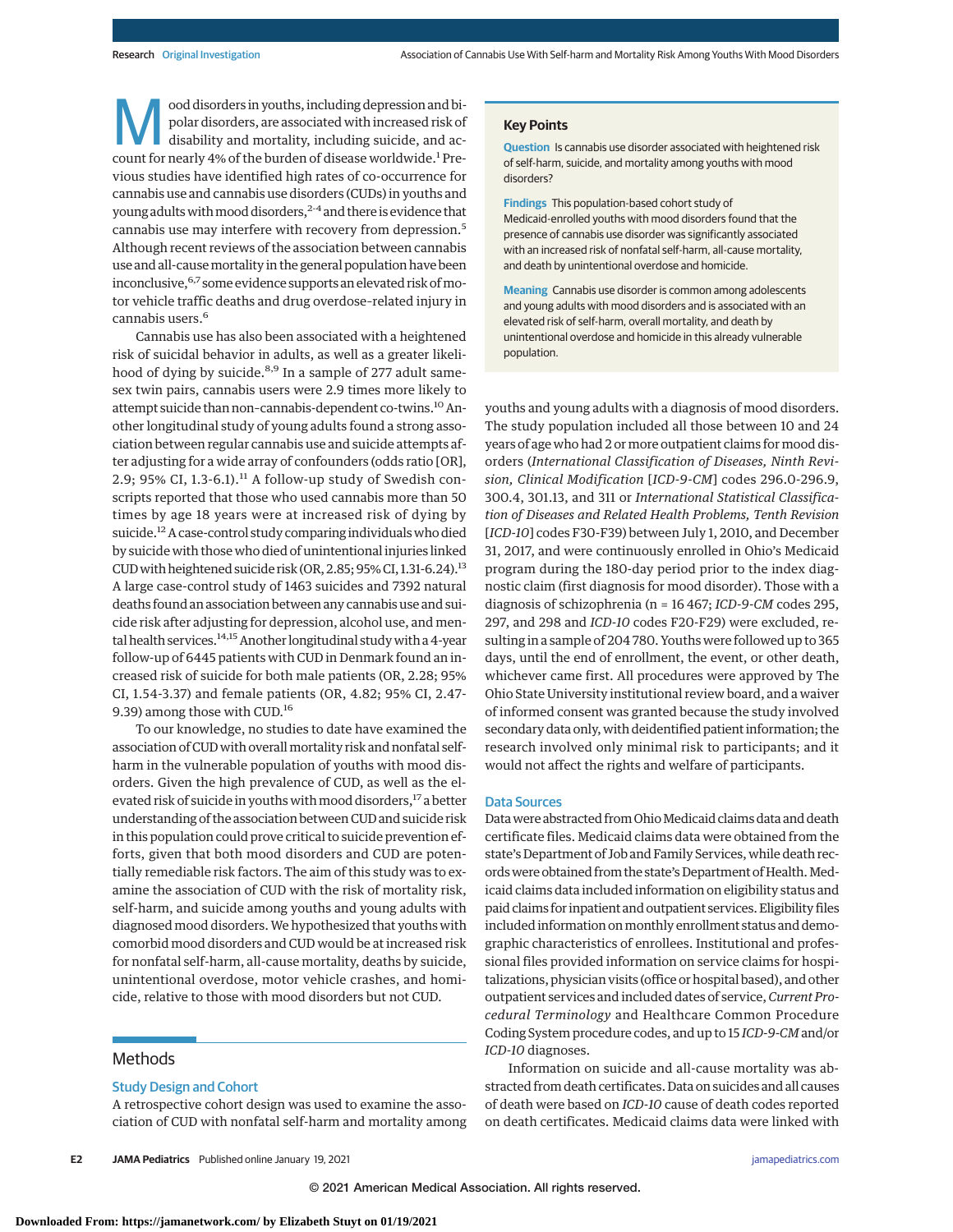the death certificate file using an algorithm from prior studies<sup>18,19</sup> that incorporates social security numbers, date of birth, and sex.

# Measures

# **Outcomes**

Primary outcomes of interest were nonfatal self-harm (*ICD-9-CM* codes E950-E959 and *ICD-10* codes X71-X83), suicide deaths (*ICD-10* codes X60-X84, Y87.0, and \*U03), all causes of death, drug overdose or poisoning (*ICD-10* codes X40- X44), motor vehicle deaths (*ICD-10* codes V02-V04, V09.0, V09.2, V12-V14, V19.0-V19.2, V19.4-V19.6, V20-V79, V80.3- V80.5,V81.0-V81.1,V82.0-V82.1,V83-V86,V87.0-V87.8,V88.0- V88.8, V89.0, and V89.2), and homicides (*ICD-10* codes X85- Y09, Y87.1, and \*U01-\*U02). Individuals with a self-harm event were subsequently followed up for mortality within the year. We included all-cause mortality as an outcome in addition to specific causes of death because prior research has shown an association between CUD and all-cause mortality.<sup>7</sup>

#### Exposure

The primary exposure variable was recent or current CUD (*ICD-9-CM*codes 304.30-304.33 and 305.20-305.23 and*ICD-10*code F12). If an individual had a CUD claim during the 6 months prior to the mood diagnosis claim, the participant was classified as having CUD during the entire follow-up period. If no prior CUD claims existed, individuals were classified as non-CUD until the first CUD claim during follow-up, when they were reclassified as CUD. If no CUD claims occurred in the 6 months prior to or during follow-up, the individual remained classified as non-CUD throughout the study. This variable was treated as a time-varying covariate, allowing the analysis to account for when cannabis use was first diagnosed.

#### Covariates

Covariates included demographic, clinical, and treatment characteristics. Demographic variables included age at time of index diagnosis (10-13, 14-18, or 19-24 years), sex, race/ ethnicity (non-HispanicWhite, non-Hispanic Black, Hispanic, or other [Asian American, Native American or Alaska Native, Native Hawaiian or other Pacific Islander, and more than 1 race] as reported by Medicaid), area of residence (metropolitan or nonmetropolitan), and Medicaid eligibility (disability, foster care, low income, or other [incarceration and unknown Medicaid eligibility categories]). Clinical variables were identified based on medical claims submitted during the 180 days prior to the index diagnosis date. They included psychiatric and medical comorbidities and prior history of nonfatal selfharm (*ICD-9-CM* codes E950-E959 and *ICD-10* codes X71- X83). Psychiatric comorbidities were present if 2 ormore claims were associated with the diagnosis. They included attentiondeficit/hyperactivity disorders (ADHD), conduct disorders, other substance use disorders (excluding CUD), anxiety disorders, and other mental health disorders. The following chronic medical conditions were examined<sup>20</sup>: type 1 and 2 diabetes and other diabetes, seizure disorders, cerebral palsy, asthma, cancer, congenital anomalies,major organ disease, autoimmune disease, trisomy, congenital heart disease, and sickle

cell disease (eTable in the [Supplement\)](https://jamanetwork.com/journals/jama/fullarticle/10.1001/jamapediatrics.2020.5494?utm_campaign=articlePDF%26utm_medium=articlePDFlink%26utm_source=articlePDF%26utm_content=jamapediatrics.2020.5494). Treatment variables included any inpatient, outpatient, or emergency department mental health care during the 180 days preceding the index diagnosis.

#### Statistical Analysis

Statistical analysis was performed from April 4 to July 17, 2020. Data for all variables were tabulated and summarized. Absolute counts in addition to percentages and risk estimates were reported for all exposures and outcomes, following Strengthening the Reporting of Observational Studies in Epidemiol-ogy [\(STROBE\)](https://www.equator-network.org/reporting-guidelines/strobe/) standards.<sup>21</sup> Association of CUD with covariates (demographics, psychiatric and other medical comorbidities, prior history of self-harm, and prior psychiatric care) was modeled using Poisson regression, to account for variable length of follow-up per participant. Risk ratios and 95% CIs were reported for both unadjusted and adjusted models (which included all covariates). Association of CUD with outcomes was modeled using Cox proportional hazards regression models with time-varying covariates to account for timing of CUD. Hazard ratios (HRs) and 95% CIs were reported for both unadjusted and covariate-adjusted models. Owing to small outcome numbers, inverse probability weights from marginal structural models accounted for confounding.<sup>22</sup> Stabilized weights were used for improved efficiency and better coverage of 95% CIs.<sup>23</sup> Two marginal structural models were fit, one that controlled for demographic covariates (age, sex, race/ ethnicity, eligibility status, and residence) and a second that controlled for demographics and all additional covariates. All analyses were performed using SAS, version 9.4 (SAS Institute Inc) and R, version 4.0.0 (R Foundation for Statistical Computing),<sup>24</sup> with R package *ipw* used to fit marginal structural models.<sup>25</sup>

#### Results

#### Sample Description

The sample included 204 780 youths and young adults aged 10 to 24 years with a mood disorder (Table 1). Mean (SD) age was 17.2 (4.1) years at the time of mood disorder diagnosis. Most participants were female (133 081 [65.0%]), non-Hispanic White (136 950 [66.9%]), enrolled in Medicaid owing to poverty (179 370 [87.6%]), and living in a metropolitan location (157 850 [77.1%]). The most common primary diagnosis was depressive disorder (148 970 [72.7%]); 25 352 participants (12.4%) had bipolar disorder and 30 458 (14.9%) had another mood disorder (ie, unspecified mood disorder or persistent mood disorder). Attention-deficit/ hyperactivity disorder (25 416 [12.4%]), anxiety (21 102 [10.3%]), and other mental health disorders (26 787 [13.1%]) were the most common psychiatric comorbidities. Only 17 018 participants (8.3%) had a chronic medical condition, 1995 (1.0%) had prior self-harm, 5303 (2.6%) had prior psychiatric hospitalizations, 11 112 (5.4%) had prior mental health emergency department visits, and 102 995 (50.3%) had prior mental health outpatient visits. A total of 21 040 participants (10.3%) received a diagnosis of CUD.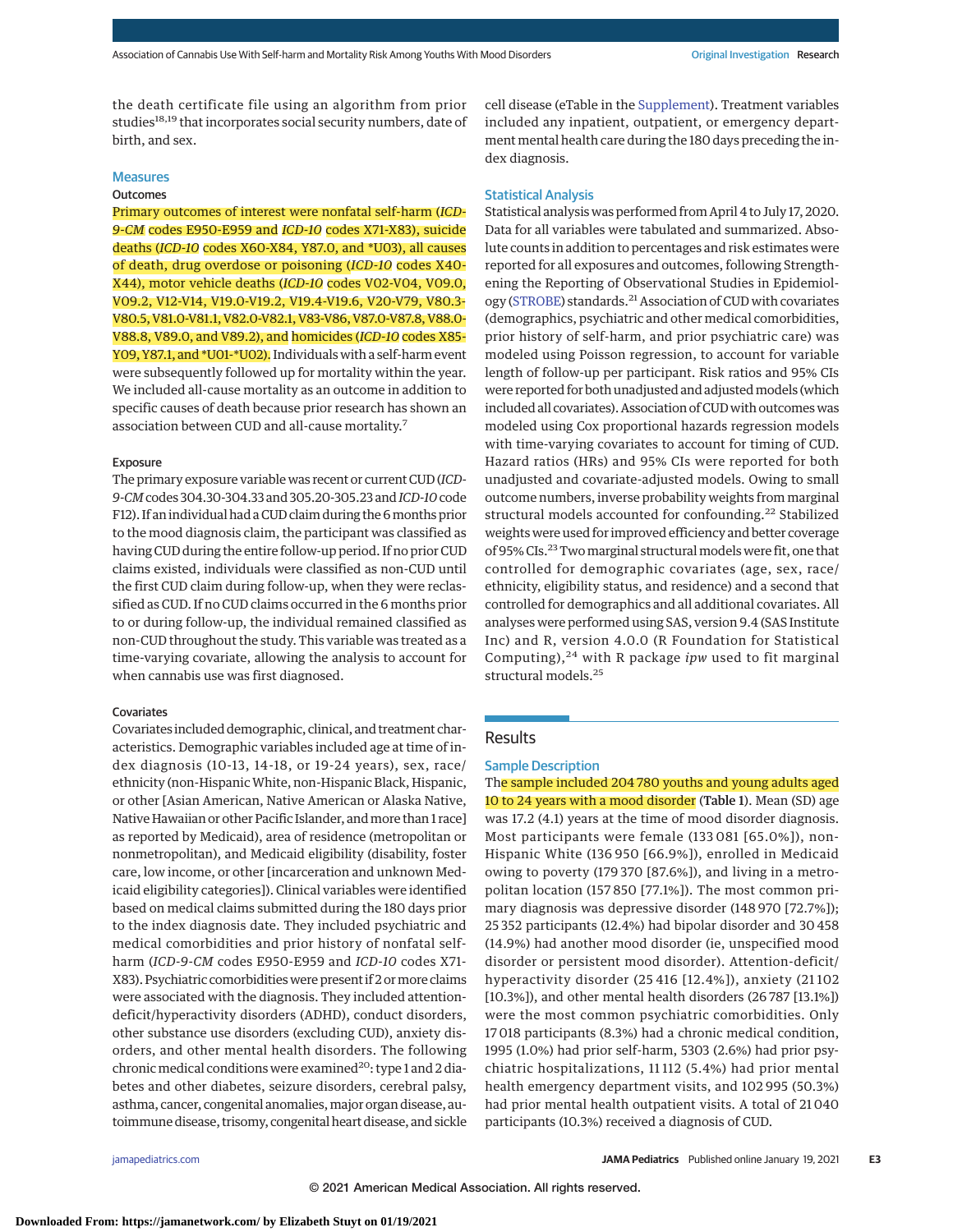| Table 1. Sample Characteristics of Youths and Young Adults |  |
|------------------------------------------------------------|--|
| With Mood Disorders                                        |  |

| Characteristic                         | No. (%) (N = 204 780) |
|----------------------------------------|-----------------------|
| Age group, y                           |                       |
| $10 - 13$                              | 43 097 (21.0)         |
| $14 - 18$                              | 83 309 (40.7)         |
| 19-24                                  | 78 374 (38.3)         |
| Sex                                    |                       |
| Female                                 | 133 081 (65.0)        |
| Male                                   | 71 699 (35.0)         |
| Race/ethnicity                         |                       |
| Non-Hispanic White                     | 136 950 (66.9)        |
| Non-Hispanic Black                     | 43 454 (21.2)         |
| Hispanic                               | 6274(3.1)             |
| Other <sup>a</sup>                     | 2563(1.3)             |
| Missingb                               | 15 539 (7.6)          |
| Medicaid eligibility status            |                       |
| Poverty                                | 179 370 (87.6)        |
| <b>Disability</b>                      | 16471 (8.0)           |
| Foster care                            | 7747 (3.8)            |
| Otherc                                 | 1192 (0.6)            |
| Residence                              |                       |
| Metropolitan                           | 157 850 (77.1)        |
| Nonmetropolitan                        | 46 930 (22.9)         |
| Primary diagnosis                      |                       |
| Depressive disorders                   | 148 970 (72.7)        |
| <b>Bipolar disorders</b>               | 25 352 (12.4)         |
| Other mood disorders <sup>d</sup>      | 30458 (14.9)          |
| Cannabis use disorder                  | 21 040 (10.3)         |
| Psychiatric comorbidities <sup>e</sup> |                       |
| Anxiety disorder                       | 21 102 (10.3)         |
| <b>ADHD</b>                            | 25 416 (12.4)         |
| Conduct disorder                       | 13 641 (6.7)          |
| Substance use disorder <sup>f</sup>    | 13 980 (6.8)          |
| Other mental health disorder           | 26 787 (13.1)         |
| Chronic medical condition <sup>e</sup> | 17 018 (8.3)          |
| Prior history <sup>e</sup>             |                       |
| Self-harm                              | 1995 (1.0)            |
| Psychiatric hospitalizations           | 5303 (2.6)            |
| Outpatient mental health care          | 102 995 (50.3)        |
| Mental health ED visit                 | 11 112 (5.4)          |

Abbreviations: ADHD, attention-deficit/hyperactivity disorder; ED, emergency department.

a Other race/ethnicity includes Asian, Native American, and 2 or more races.

<sup>b</sup> Individuals with no data on race/ethnicity in the Medicaid data during the study period.

<sup>c</sup> Other includes incarceration and unknown Medicaid eligibility categories.

<sup>d</sup> Includes International Classification of Diseases, Ninth Revision, Clinical Modification code 296.9 and International Statistical Classification of Diseases and Related Health Problems, Tenth Revision codes F34.8, F34.9, and F39.

<sup>e</sup> Includes all claims in the 6 months prior to the first mood diagnosis.

<sup>f</sup> Excludes cannabis use disorder.

## Demographic, Clinical, and Treatment Characteristics Associated With CUD

Associations between demographic, clinical, and treatment characteristics and any CUD during the study are presented in Table 2. Older age groups (14-18 years and 19-24 years) were at higher risk than the youngest age group (10-13 years) in both unadjusted and adjusted models (14-18 years vs 10-13 years, adjusted risk ratio [ARR], 9.35; 95% CI, 8.57-10.19; and 19-24 years vs 10-13 years, ARR, 11.22; 95% CI, 10.27-12.26). Male participants had a higher risk of CUD than female participants (ARR, 1.79; 95% CI, 1.74-1.84). The non-Hispanic Black group had a higher relative risk than the non-Hispanic White group (ARR, 1.39; 95% CI, 1.35-1.44). Those eligible for Medicaid through disability were at lower risk (ARR, 0.61; 95% CI, 0.58- 0.65), while those in foster care were at higher risk (ARR, 1.10; 95% CI, 1.02-1.18) for CUD compared with the group eligible for Medicaid owing to poverty. Those living in a metropolitan county were also at increased risk for CUD compared with those living in a nonmetropolitan county (ARR, 1.21; 95% CI, 1.17- 1.26).

Youths with bipolar disorders and other mood disorders were at increased risk for CUD compared with those with depressive disorders (bipolar disorders: ARR, 1.24; 95% CI, 1.21-1.29; and other mood disorders: ARR, 1.20; 95% CI, 1.15- 1.25). Youths with conduct disorders and other substance use disorders were at higher risk for CUD than those without these disorders (conduct disorders: ARR, 1.46; 95% CI, 1.38- 1.53; and substance use disorders: ARR, 2.83; 95% CI, 2.73- 2.93). However, those with comorbid ADHD, other mental health disorders, and chronic medical conditions had a lower risk for CUD than those without the conditions (ADHD: ARR, 0.82; 95% CI, 0.78-0.86; other mental health disorders: ARR, 0.72; 95% CI, 0.69-0.76; and chronic medical conditions: ARR, 0.89; 95% CI, 0.84-0.93). Prior self-harm (ARR, 1.66; 95% CI, 1.52-1.82), psychiatric hospitalizations (ARR, 1.66; 95% CI, 1.57-1.76), mental health outpatient visits (ARR, 1.26; 95% CI, 1.22-1.30), and mental health emergency department visits (ARR, 1.54; 95% CI, 1.47-1.61) were all associated with increased risk for CUD.

## Associations Between CUD and Nonfatal Self-harm, Suicides, and All Other Mortality Categories

Associations of CUD with nonfatal self-harm, suicides, and all other mortality categories appear in Table 3. Cannabis use disorder was strongly associated with all outcomes in the unadjusted models. Unadjusted HRs for CUD ranged from 2.13 (95% CI, 1.89-2.40) for nonfatal self-harm to 6.38 (95% CI, 4.05-10.04) for unintentional overdose. The association between CUD and nonfatal self-harm was significant and remained significant after adjustment for all covariates (HR, 3.28; 95% CI 2.55-4.22). Those with CUD were at 3.46 (95% CI, 1.48-8.07) times the risk of suicide compared with those without CUD in the unadjusted model. After adjusting for age, sex, race/ethnicity, Medicaid eligibility status, and residence, the association between CUD and suicide was nonsignificant (HR, 2.23; 95% CI, 0.93-5.39). After further adjusting for all additional covariates (psychiatric comor-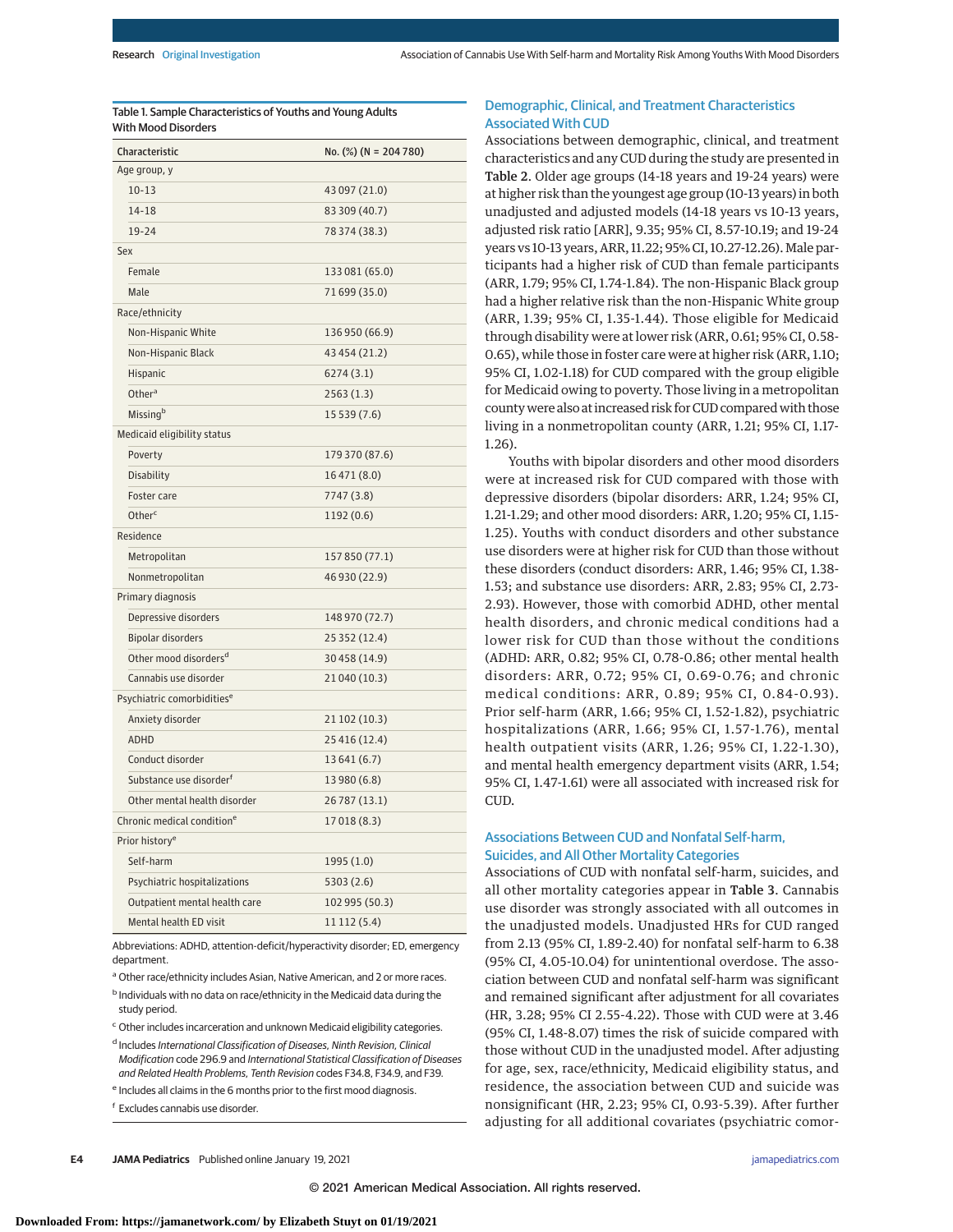|                                           | CUD anytime during study, No. (%) |                  | Risk ratio (95% CI) |                     |  |
|-------------------------------------------|-----------------------------------|------------------|---------------------|---------------------|--|
| Characteristic                            | Yes ( $n = 21040$ )               | No (n = 183 740) | <b>Unadjusted</b>   | Adjusted            |  |
| Age group, y                              |                                   |                  |                     |                     |  |
| $10 - 13$                                 | 552 (2.6)                         | 42 545 (23.2)    | 1 [Reference]       | 1 [Reference]       |  |
| 14-18                                     | 9599 (45.6)                       | 73710 (40.1)     | 9.09 (8.34-9.90)    | $9.35(8.57-10.19)$  |  |
| 19-24                                     | 10 889 (51.8)                     | 67 485 (36.7)    | 11.58 (10.63-12.61) | 11.22 (10.27-12.26) |  |
| Sex                                       |                                   |                  |                     |                     |  |
| Female                                    | 11 463 (54.5)                     | 121618 (66.2)    | 1 [Reference]       | 1 [Reference]       |  |
| Male                                      | 9577 (45.5)                       | 62 122 (33.8)    | $1.54(1.50-1.59)$   | $1.79(1.74-1.84)$   |  |
| Race/ethnicity                            |                                   |                  |                     |                     |  |
| Non-Hispanic<br>White                     | 12 976 (61.7)                     | 123 974 (67.5)   | 1 [Reference]       | 1 [Reference]       |  |
| Non-Hispanic<br>Black                     | 5290 (25.1)                       | 38 164 (20.8)    | $1.27(1.23-1.31)$   | $1.39(1.35-1.44)$   |  |
| Hispanic                                  | 500(2.4)                          | 5774 (3.1)       | $0.84(0.77-0.92)$   | $0.96(0.88-1.05)$   |  |
| Other <sup>a</sup>                        | 286 (1.4)                         | 2277 (1.2)       | $1.19(1.06-1.34)$   | $1.05(0.93-1.18)$   |  |
| Missing <sup>b</sup>                      | 1988 (9.4)                        | 13 551 (7.4)     | $1.39(1.33-1.46)$   | $1.22(1.16-1.27)$   |  |
| Medicaid eligibility<br>status            |                                   |                  |                     |                     |  |
| Poverty                                   | 18 571 (88.3)                     | 160799 (87.5)    | 1 [Reference]       | 1 [Reference]       |  |
| Disability                                | 1381 (6.6)                        | 15 090 (8.2)     | $0.78(0.74-0.83)$   | $0.61(0.58-0.65)$   |  |
| Foster care                               | 920(4.4)                          | 6827 (3.7)       | $1.09(1.02 - 1.17)$ | $1.10(1.02-1.18)$   |  |
| Otherc                                    | 168(0.8)                          | 1024(0.6)        | $1.42(1.22 - 1.65)$ | $1.01(0.86-1.17)$   |  |
| Residence                                 |                                   |                  |                     |                     |  |
| Nonmetropolitan                           | 4104 (19.5)                       | 42 826 (23.3)    | 1 [Reference]       | 1 [Reference]       |  |
| Metropolitan                              | 16 936 (80.5)                     | 140914 (76.7)    | $1.21(1.17-1.26)$   | $1.21(1.17-1.26)$   |  |
| Primary diagnosis                         |                                   |                  |                     |                     |  |
| Depressive<br>disorder                    | 14 166 (67.3)                     | 134 804 (73.4)   | 1 [Reference]       | 1 [Reference]       |  |
| Bipolar disorder                          | 3745 (17.8)                       | 21607 (11.8)     | $1.53(1.48-1.59)$   | $1.24(1.2-1.29)$    |  |
| Other mood<br>disorder <sup>d</sup>       | 3129 (14.9)                       | 27 329 (14.9)    | $1.04(1.00-1.09)$   | $1.20(1.15-1.25)$   |  |
| Psychiatric<br>comorbidities <sup>e</sup> |                                   |                  |                     |                     |  |
| Anxiety disorder                          | 2790 (13.3)                       | 18 312 (10.0)    | $1.36(1.31-1.41)$   | $0.97(0.93-1.02)$   |  |
| ADHD                                      | 2114 (10.0)                       | 23 302 (12.7)    | $0.76(0.73-0.80)$   | $0.82(0.78-0.86)$   |  |
| Conduct disorder                          | 1997 (9.5)                        | 11644 (6.3)      | $1.42(1.35-1.48)$   | $1.46(1.38-1.53)$   |  |
| Substance use<br>disorder <sup>f</sup>    | 4975 (23.6)                       | 9005 (4.9)       | 4.45 (4.31-4.59)    | 2.83 (2.73-2.93)    |  |
| Other mental<br>health disorder           | 2263 (10.8)                       | 24 5 24 (13.3)   | $0.79(0.75-0.82)$   | $0.72(0.69 - 0.76)$ |  |
| Chronic medical<br>condition <sup>e</sup> | 1818 (8.6)                        | 15 200 (8.3)     | $1.03(0.99-1.09)$   | $0.89(0.84 - 0.93)$ |  |
| Prior history <sup>e</sup>                |                                   |                  |                     |                     |  |
| Self-harm                                 | 472(2.2)                          | 1523(0.8)        | $2.31(2.11-2.53)$   | $1.66(1.52-1.82)$   |  |
| Psychiatric<br>hospitalizations           | 1656 (7.9)                        | 3647 (2.0)       | 3.32 (3.16-3.49)    | $1.66(1.57-1.76)$   |  |
| Outpatient<br>mental health<br>care       | 12 030 (57.2)                     | 90 965 (49.5)    | $1.31(1.27-1.34)$   | $1.26(1.22-1.30)$   |  |
| Mental health ED                          | 2684 (12.8)                       | 8428 (4.6)       | $2.61(2.50-2.72)$   | $1.54(1.47-1.61)$   |  |

attention-deficit/hyperactivity disorder; ED, emergency department; CUD, cannabis use disorder.

Abbreviations: ADHD,

<sup>a</sup> Other race/ethnicity includes Asian, Native American, and 2 or more races.

<sup>b</sup> Individuals with no data on race/ethnicity in the Medicaid data during the study period.

<sup>c</sup> Other includes incarceration and unknown Medicaid eligibility categories.

<sup>d</sup> Includes International Classification of Diseases, Ninth Revision, Clinical Modification codes 296.9 and International Statistical Classification of Diseases and Related Health Problems, Tenth Revision codes F34.8, F34.9, and F39.

<sup>e</sup> Includes all claims in the 6 months prior to the first mood diagnosis.

<sup>f</sup> Excludes cannabis use disorder.

bidities, including other substance use disorders; chronic medical conditions; prior self-harm; and prior inpatient, emergency department, and outpatient treatment) the association was nonsignificant (HR, 1.22; 95% CI, 0.44-3.43). Hazard ratios between CUD and all nonsuicide mortality outcomes were attenuated after adjusting for demographic covariates but remained statistically significant, except for

mortality due to motor vehicle deaths; this latter category occurred infrequently (20 total occurrences). Hazard ratios were attenuated further after including all other covariates but remained statistically significant, with an HR of 1.59 (95% CI, 1.13-2.24) for all-cause mortality, and the strongest associations for homicides (HR, 3.23; 95% CI 1.22-8.59) and unintentional overdose (HR, 2.40; 95% CI, 1.39-4.16).

visit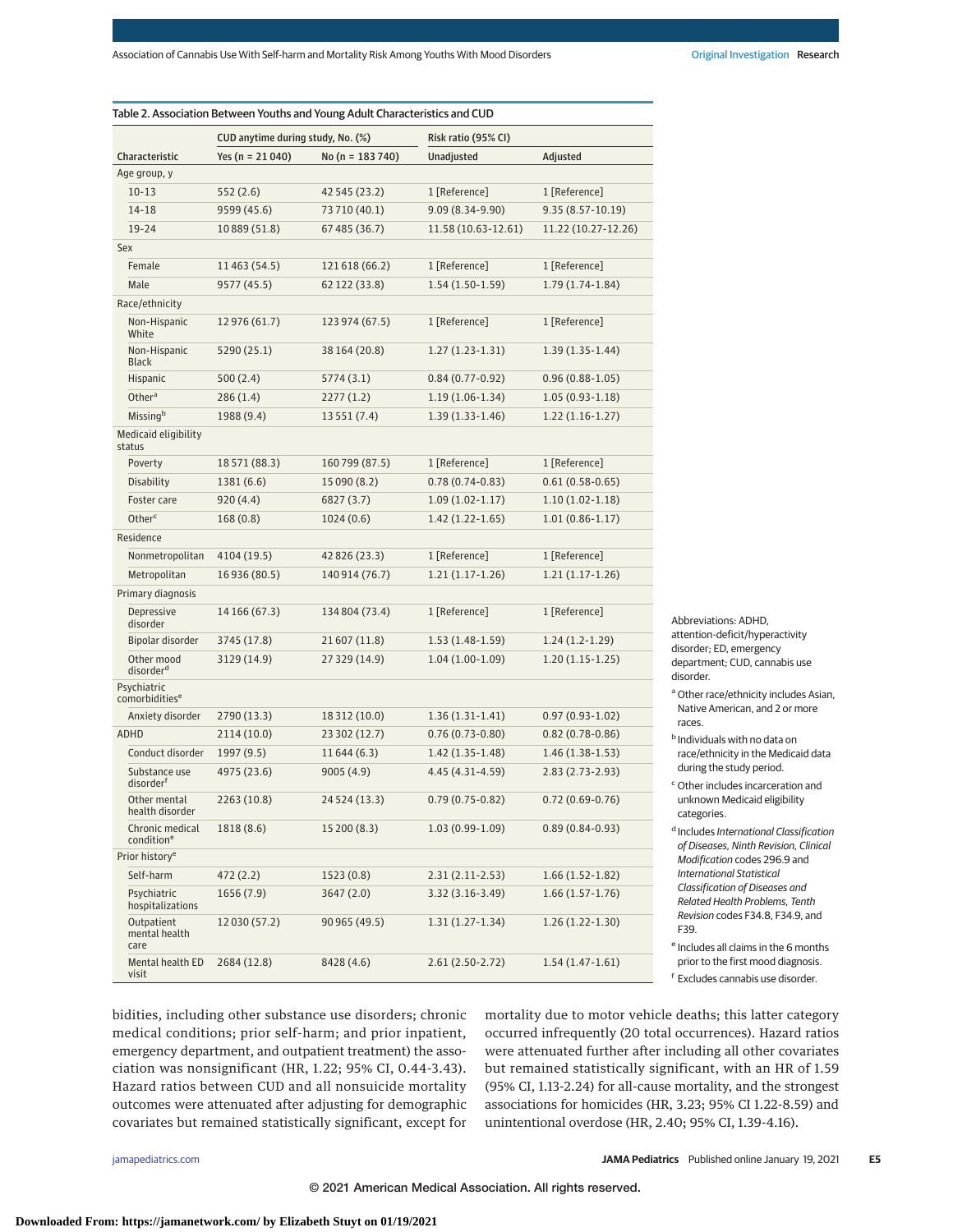Table 3. Unadjusted and Marginal Structural Model–Adjusted HRs for Associations Between CUD and Nonfatal Self-harm, Suicides, and All Other Mortality Categories

|                                                           |                |                            | Rate per               |                                                                                           | Adjusted HR (95% CI)                        |                                                    |
|-----------------------------------------------------------|----------------|----------------------------|------------------------|-------------------------------------------------------------------------------------------|---------------------------------------------|----------------------------------------------------|
| Characteristic                                            | No. of events  | Follow-up,<br>person-vears | 100000<br>person-years | <b>Unadjusted HR</b><br>(95% CI)                                                          | Marginal structural<br>model 1 <sup>a</sup> | <b>Marginal structural</b><br>model 2 <sup>b</sup> |
| Nonfatal self harm                                        |                |                            |                        |                                                                                           |                                             |                                                    |
| No CUD                                                    | 1819           | 162 660                    | 1118.3                 |                                                                                           |                                             |                                                    |
| CUD                                                       | 307            | 14 3 3 5                   | 2141.6                 | $2.13(1.89-2.40)$                                                                         | $3.67(2.88-4.68)$                           | $3.28(2.55 - 4.22)$                                |
| <b>Suicides</b>                                           |                |                            |                        |                                                                                           |                                             |                                                    |
| No CUD                                                    | 23             | 163 660                    | 14.1                   |                                                                                           |                                             |                                                    |
| <b>CUD</b>                                                | $\overline{7}$ | 14640                      | 47.8                   | $3.46(1.48-8.07)$                                                                         | $2.23(0.93 - 5.39)$                         | $1.22(0.44-3.43)$                                  |
| All-cause deaths                                          |                |                            |                        |                                                                                           |                                             |                                                    |
| No CUD                                                    | 215            | 163 660                    | 131.4                  |                                                                                           |                                             |                                                    |
| <b>CUD</b>                                                | 63             | 14640                      | 430.3                  | $3.28(2.47-4.34)$                                                                         | $2.06(1.53 - 2.78)$                         | $1.59(1.13-2.24)$                                  |
| Unintentional overdose                                    |                |                            |                        |                                                                                           |                                             |                                                    |
| No CUD                                                    | 53             | 163 660                    | 32.4                   |                                                                                           |                                             |                                                    |
| CUD                                                       | 29             | 14640                      | 198.1                  | $6.38(4.05-10.04)$                                                                        | $3.82(2.38-6.13)$                           | $2.40(1.39-4.16)$                                  |
| Motor vehicle deaths                                      |                |                            |                        |                                                                                           |                                             |                                                    |
| No CUD                                                    | 16             | 163 660                    | 9.8                    |                                                                                           |                                             |                                                    |
| <b>CUD</b>                                                | $\overline{4}$ | 14640                      | 27.3                   | $2.68(0.90-8.03)$                                                                         | $1.75(0.56-5.46)$                           | $2.49(0.79 - 7.86)$                                |
| Homicides                                                 |                |                            |                        |                                                                                           |                                             |                                                    |
| No CUD                                                    | 14             | 163 660                    | 8.6                    |                                                                                           |                                             |                                                    |
| <b>CUD</b>                                                | 8              | 14640                      | 54.6                   | $6.23(2.61-14.87)$                                                                        | $3.85(1.52-9.74)$                           | $3.23(1.22 - 8.59)$                                |
| Abbreviations: CUD cannabis use disorder: HR hazard ratio |                |                            |                        | <sup>b</sup> Marginal structural model 2 includes all variables in Table 1 except primary |                                             |                                                    |

Abbreviations: CUD, cannabis use disorder; HR, hazard ratio.

<sup>a</sup> Marginal structural model 1 includes demographic variables only (age, sex, race/ethnicity, Medicaid eligibility status, and residence).

<sup>b</sup> Marginal structural model 2 includes all variables in Table 1 except primary diagnosis.

# **Discussion**

Cannabis is themost commonly used illicit drug among US adolescents and the most common drug problem reported by US teens presenting for substance use treatment.<sup>26</sup> In our study population of youths aged 10 to 24 years with mood disorders, 10.3% received a diagnosis ofCUD, a rate significantly higher than that reported in the general population (2.2% for adolescents and 5.2% for young adults).<sup>26</sup> Those with CUD in addition to their mood disorder were significantly more likely to engage in nonfatal selfharm and to die. Unintentional overdoses, suicide, and homicide were the 3most frequent causes of death. Increased risk for nonfatal self-harm, unintentional overdose, and homicide remained significant even after controlling for a wide array of potentially confounding variables. Cannabis use disorder was significantly associated with increased suicides and motor vehicle deaths in the univariable analysis but not after adjusting for potential confounders. Study findings highlight the importance of cannabis use as a potentially remediable risk factor for self-harm and death in youths with mood disorders, particularly among African American youths and those in foster care. Overall, these findings are particularly troubling, especially in the context of increasing statewide medical and recreational legalization of marijuana, which has been associated with increased CUD in adolescents.<sup>27,28</sup>

Although no prior studies have, to our knowledge, examined the association between CUD and mortality among youths with mood disorders, our findings are generally consistent with findings of adult studies. Cannabis use has been associated with nonfatal self-harm, suicidal ideation, and suicide in adults.10,29-32 In addition, cannabis use has been linkedwith increased risk of unintentional traffic-related injuries and other types of unintentional injuries in adults $7,33-37$  and is often detected in homicide victims.33,37One prospective register-based cohort study of the association between CUD and all-causemortality among adults with severe mental illness (ie, schizophrenia, bipolar disorder, and depression) reported that CUD was associated with all-cause mortality and unintentional death in individuals with schizophrenia but not for individuals with bipolar disorder or depression.<sup>38</sup>

It is unclear how cannabis use is associated with all-cause mortality. The observed heightened risk of unintentional overdoses could be associated with the misuse of substances other than cannabis (eg, opioids, cocaine, or amphetamines). Cannabisusemaybe associatedwith greater impulsivity, increased risktaking behaviors, and impaired judgment, and may increase vulnerability to development of manic symptoms,<sup>39</sup> as well as decreased likelihood of help seeking. The increased risk of selfharm in those with CUD might be associated with negative associations of cannabis with mood and increased severity of depression and/or anxiety, 40-43 an impulsive response to a stressful event,<sup>44</sup> and/or emergence of psychotic symptoms.<sup>45</sup> For example, a meta-analysis of 14 studies and more than 76 000 adolescent or adult participants showed that cannabis users had a moderate increase in risk for developing depression (OR, 1.17; 95% CI, 1.05-1.30) and that heavy users were at even greater risk (OR, 1.62; 95% CI, 1.21-2.16) compared with light users or nonusers.41 A subsequent meta-analysis of 11 studies examiningmore than 23 000 adolescents indicated that those who use cannabis are at significantly increased risk for depression (OR, 1.37; 95% CI, 1.16-1.62), suicidal ideation (OR, 1.50; 95% CI, 1.11- 2.03), and suicide attempt (OR, 3.46; 95% CI, 1.53-7.84) in young adulthood.<sup>9</sup> Cannabis may also interfere with the course of treatment for those with mood disorders and may affect adherence to medication treatment and psychotherapy.<sup>46,47</sup>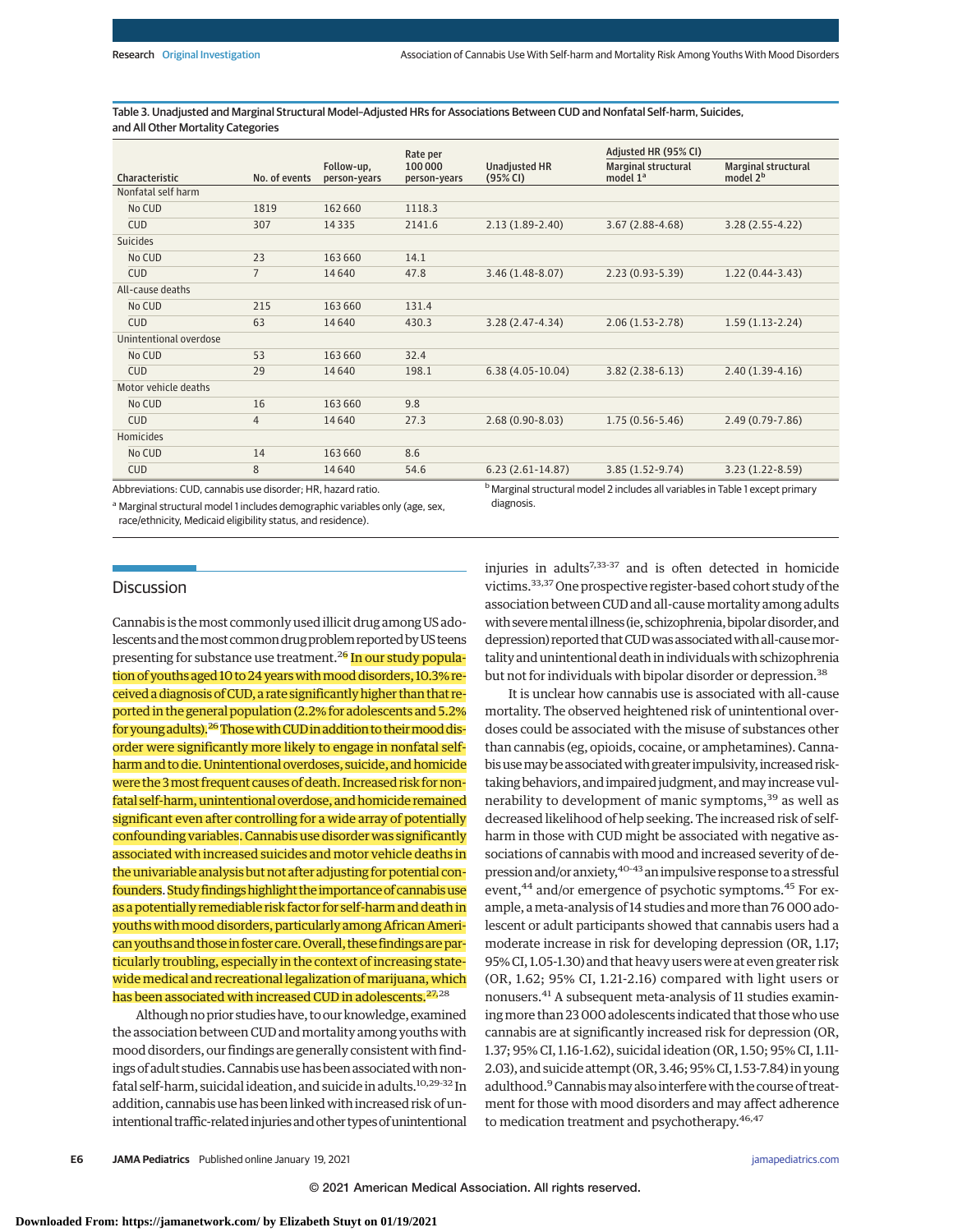Association of Cannabis Use With Self-harm and Mortality Risk Among Youths With Mood Disorders **Original Investigation Research** 

#### Limitations and Strengths

Several limitations of this study should be considered. First, substance use disorders, including CUD, are underdiagnosed, <sup>48</sup> which would likely result in underestimation of associations. Cannabis use disorder is also inconsistently reported; that is, individuals who see more clinicians may be more likely to receive the diagnosis. Second, death recordsmaymisclassify suicide deaths as unintentional or undetermined deaths, leading to underreporting of suicide and underestimation of associations from this sample.<sup>49</sup> Third, because the data are from a single state Medicaid population, study findings may not be generalizable to other states or non-Medicaid populations, although there is no reason to believe that these results would not be typical, as Ohio is a microcosm of the US as a whole in terms of its geographical and demographic characteristics. Fourth, because the data are observational, it is not possible to infer causality. Fifth, although we controlled for a wide range of potential confounders, it is impossible to exclude confounding owing to unmeasured factors. For example, we were unable to control for other potentially relevant factors (eg, trauma history or chaotic home life) that are often associated with mortality. Sixth, some outcomes occurred infrequently, which reduced power to detect a difference between participants with and without CUD. Seventh, diagnostic classification of mood disorders is based on clinical diagnoses, not standardized diagnostic procedures.

However, there are several strengths of this study. First, we examined a large population-based sample of youths and young adults with mood disorders. Second, we reported on specific reasons for death, including some not examined previously in cohort studies. Third, we controlled for multiple potentially confounding variables, including demographics, psychiatric and medical comorbidities, prior history of self-harm, and prior treatment history. Fourth, we conducted a longitudinal analysis of mortality risk. Fifth, we measured the association of CUD with outcomes. The few existing cohort studies concern relatively infre-

quent users of cannabis, for whom potential damaging effects are less likely to be detected.7

## **Conclusions**

Mood disorders in youths and young adults are associated with increased risk of self-harm and mortality, including suicide. Comorbid CUD and mood disorders are associated with an even higher risk of self-harm and death in already vulnerable youths with mood disorders. All-cause deaths, unintentional overdose deaths, and homicide are more common among youths and young adults with comorbid CUD andmood disorders, even after controlling formany other relevant risk factors. Although this observational study calls attention to these associations, it is unable to contribute to our understanding of causality or mechanism. Youths with mood disorders of greater severity and intractability might be more inclined to use cannabis than youths with less severe mood disorders, and cannabis use can also exacerbate symptoms of mood disorders and interfere with the successful treatment of youths alreadywith depression or bipolar disorder. Risk reduction via decreasing rates of CUD nevertheless appears to be a reasonable strategy to pursue. Family-based models and individual approaches such as cognitive behavioral therapy both alone and with motivational enhancement therapy have been shown to be efficacious for treatment of children and adolescents with substance use disorder, including CUD.<sup>50</sup> In light of legislative action across the US to permit both recreational marijuana use and medical marijuana use, which have been shown to increase rates of CUD, information about the known risks, including mortality, and benefits associated with cannabis should be readily available to youths and young adults, their parents, health care professionals, and legislators. A national study examining the mortality risk for youths and young adults with comorbid mood disorders and CUD could further inform policy and treatment trials.

#### ARTICLE INFORMATION

**Accepted for Publication:** August 19, 2020. **Published Online:** January 19, 2021. doi[:10.1001/jamapediatrics.2020.5494](https://jamanetwork.com/journals/jama/fullarticle/10.1001/jamapediatrics.2020.5494?utm_campaign=articlePDF%26utm_medium=articlePDFlink%26utm_source=articlePDF%26utm_content=jamapediatrics.2020.5494)

**Author Contributions:** Dr Fontanella had full access to all the data in the study and takes responsibility for the integrity of the data and the accuracy of the data analysis. Concept and design: Fontanella, Bridge, Campo,

Fristad. Acquisition, analysis, or interpretation of data:

Fontanella, Steelesmith, Brock, Bridge, Campo. Drafting of the manuscript: Fontanella, Steelesmith, Brock.

Critical revision of the manuscript for important intellectual content: Fontanella, Steelesmith, Bridge, Campo, Fristad.

Statistical analysis: Steelesmith, Brock, Bridge. Obtained funding: Bridge.

Supervision: Fontanella, Bridge.

**Conflict of Interest Disclosures:** Dr Fontanella reported receiving grants from the National Institute of Mental Health during the conduct of the study. Dr Brock reported receiving National Center

for Advancing Translational Sciences Award UL1TR002733 during the conduct of the study. Dr Bridge reported receiving grants from the National Institute of Mental Health during the conduct of the study; and being a member of the Scientific Advisory Board of Clarigent Health. Dr Fristad reported receiving royalties from American Psychiatric Press, Child & Family Psychological Services, Guilford Press, and Janssen outside the submitted work. No other disclosures were reported.

**Funding/Support:** This research was funded by grant R01MH117594 from the National Institute of Mental Health

**Role of the Funder/Sponsor:** The funding source had no role in the design and conduct of the study; collection, management, analysis, and interpretation of the data; preparation, review, or approval of the manuscript; and decision to submit the manuscript for publication.

**Disclaimer:** The views expressed in the manuscript of those of the authors and do not necessarily reflect the views of the National Institute of Mental Health.

#### **REFERENCES**

**1**. Whiteford HA, Degenhardt L, Rehm J, et al. Global burden of disease attributable to mental and substance use disorders: findings from the Global Burden of Disease Study 2010. Lancet. 2013;382(9904): 1575-1586. doi[:10.1016/S0140-6736\(13\)61611-6](https://dx.doi.org/10.1016/S0140-6736(13)61611-6)

**2**. Hayatbakhsh MR, Najman JM, Jamrozik K, Mamun AA, Alati R, Bor W. Cannabis and anxiety and depression in young adults: a large prospective study.J Am Acad Child Adolesc Psychiatry. 2007; 46(3):408-417. doi[:10.1097/chi.0b013e31802dc54d](https://dx.doi.org/10.1097/chi.0b013e31802dc54d)

**3**. Mojtabai R, Olfson M, Han B. National trends in the prevalence and treatment of depression in adolescents and young adults. Pediatrics. 2016;138 (6):e20161878. doi[:10.1542/peds.2016-1878](https://dx.doi.org/10.1542/peds.2016-1878)

**4**. Gukasyan N, Strain EC. Relationship between cannabis use frequency andmajor depressive disorder in adolescents: findings from the National Survey on Drug Use and Health 2012-2017. Drug Alcohol Depend. 2020; 208:107867. doi[:10.1016/j.drugalcdep.2020.107867](https://dx.doi.org/10.1016/j.drugalcdep.2020.107867)

**5**. Bahorik AL, Leibowitz A, Sterling SA, Travis A, Weisner C, Satre DD. Patterns of marijuana use among psychiatry patients with depression and its impact on recovery.J Affect Disord. 2017;213:168-171. doi[:10.1016/j.jad.2017.02.016](https://dx.doi.org/10.1016/j.jad.2017.02.016)